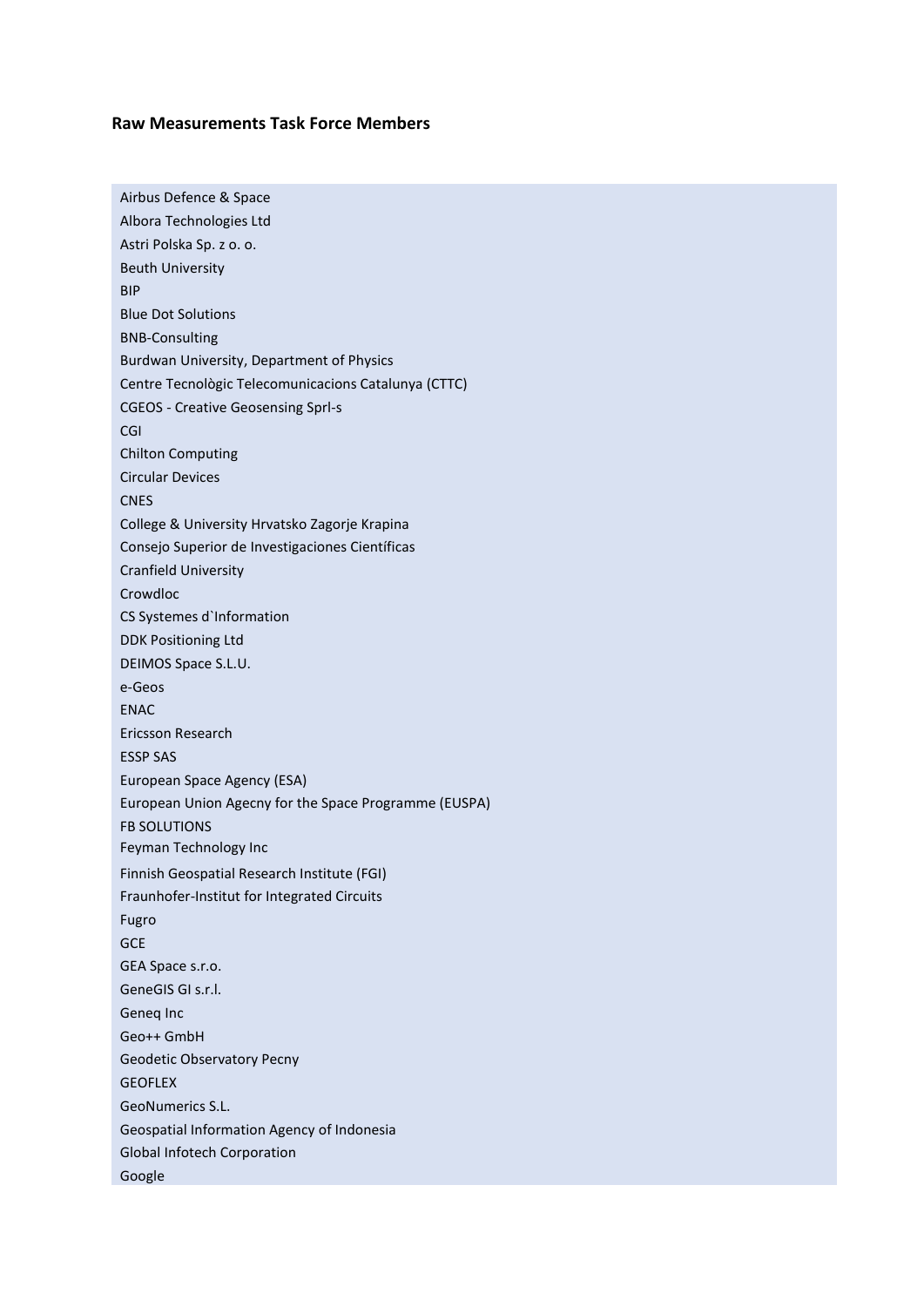Hexagon Positioning Intelligence Hochschule Karlsruhe (HSKA) - University of Applied Sciences IFSTTAR Imperial College London Industrie- und Hnadelskammer Reutlingen, Institut für Wissensmanagement und Wissenstransfer (IHK-IWW) Ineco Infinite Dimensions Integration GmbH Institut Cartogràfic i Geològic de Catalunya Institute of Environmental Sciences and Technology (IEST) International University of La Rioja (UNIR) Istituto Nazionale di Geofisica e Vulcanologia Joint Research Centre (JRC), European Commission Jomo Kenyatta University K.N. Toosi University of Technology Kingston University Leica Links foundation Magneti Marelli Mosa-X Muma College of Business, University of South Florida National Aviation University, Kiev - Research and Training Center "Aerospace Center" NAVBLUE Nottingham Scientific Ltd Ordnance Survey performanceActive International Ltd Platin.io (Platin Ltd.) Politecnico di Torino Queen's University in Kingston Regulus RHEA Group RIGOCAL RISE Research Institutes of Sweden AB Rockwell Collins UK Rohde & Scharz Rokubun Rx Networks Inc. Ryerson University S.V. National Institute of Technology (SVNIT) Septentrio Sogei S.p.A. Space Kinetics SpaceEXE s.r.l Federal University of Paraná Spirent Communications plc **STMicroelectronics** Swift Navigation